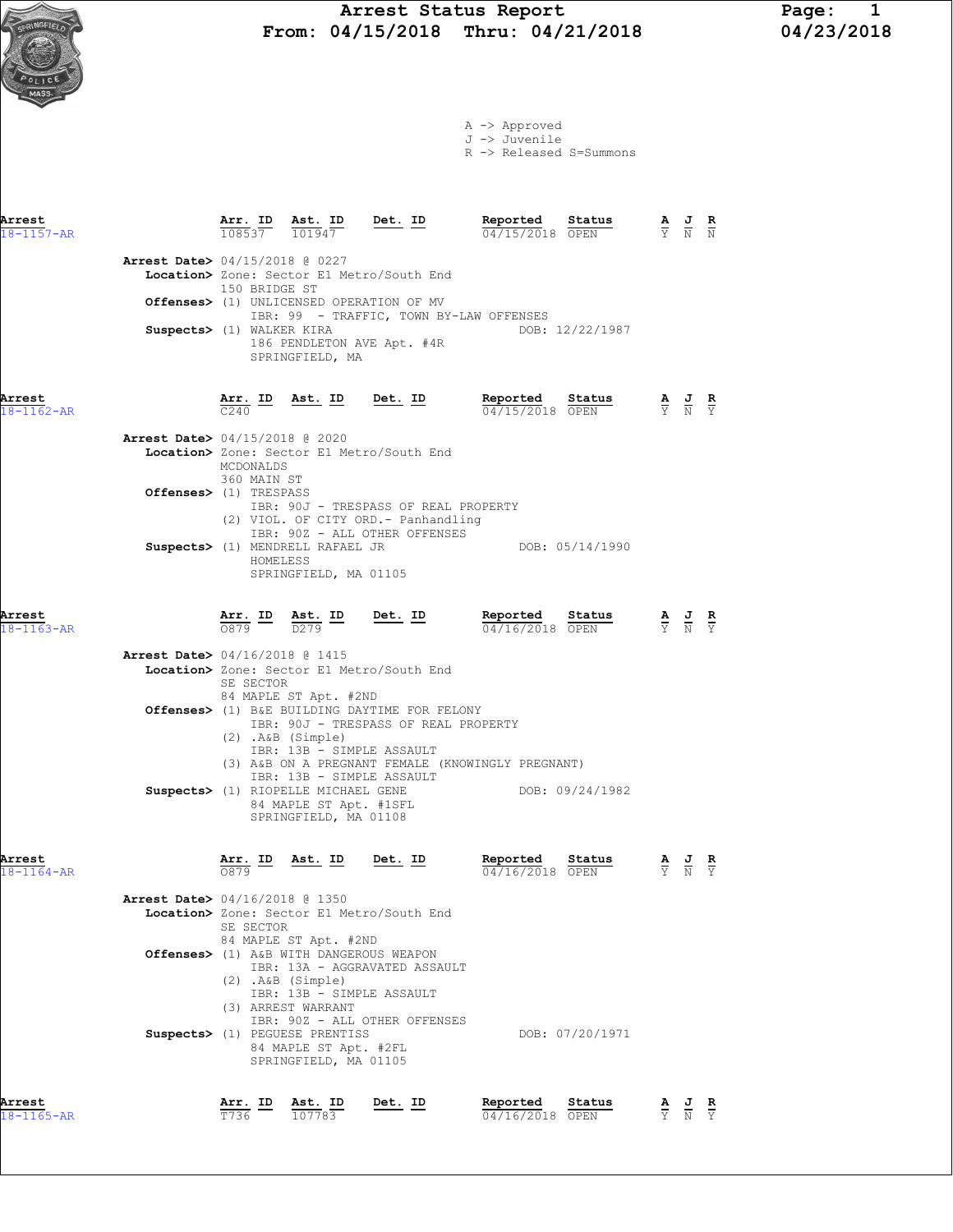### Arrest Status Report Page: 2 From: 04/15/2018 Thru: 04/21/2018 04/23/2018

|                            |                                          |                           |                                                                                                                                                                                                                                     |           | A -> Approved<br>J -> Juvenile |                                                                                                                                                           |                                                                                                 |                                           |                               |  |
|----------------------------|------------------------------------------|---------------------------|-------------------------------------------------------------------------------------------------------------------------------------------------------------------------------------------------------------------------------------|-----------|--------------------------------|-----------------------------------------------------------------------------------------------------------------------------------------------------------|-------------------------------------------------------------------------------------------------|-------------------------------------------|-------------------------------|--|
|                            |                                          |                           |                                                                                                                                                                                                                                     |           |                                | R -> Released S=Summons                                                                                                                                   |                                                                                                 |                                           |                               |  |
|                            | <b>Arrest Date&gt;</b> 04/16/2018 @ 1700 |                           | Location> Zone: Sector A N. End/Memorial                                                                                                                                                                                            |           |                                |                                                                                                                                                           |                                                                                                 |                                           |                               |  |
|                            |                                          |                           | 136 PLAINFIELD ST<br>IBR: 90Z - ALL OTHER OFFENSES                                                                                                                                                                                  |           |                                | Offenses> (1) DEFAULT WARRANT 1523CR003089: (SUSPENDED LICENSE, POSS "A" W/I)                                                                             |                                                                                                 |                                           |                               |  |
|                            |                                          |                           | IBR: 90Z - ALL OTHER OFFENSES<br>IBR: 90Z - ALL OTHER OFFENSES<br>(4) DEFAULT WARRANT 1723CT005291 (POSS. CLASS "A")<br>IBR: 90Z - ALL OTHER OFFENSES<br>Suspects> (1) FLECHA DAVID ENRIQUE<br>82 FRESNO ST<br>SPRINGFIELD, MA      |           |                                | (2) DEFAULT WARRANT 1523CR003707 (RECKLESS OPERATION)<br>(3) DEFAULT WARRANT 1723CR004734 (RECKLESS OPER, FAIL TO STOP, FAIL TO ID, +)<br>DOB: 08/15/1989 |                                                                                                 |                                           |                               |  |
| Arrest<br>$18 - 1168 - AR$ |                                          |                           | $\frac{\text{Arr.}}{112473}$ $\frac{\text{dst.}}{111523}$                                                                                                                                                                           | $Det. ID$ | <u>Reported</u>                | Status<br>04/16/2018 OPEN                                                                                                                                 | $\frac{\mathbf{A}}{\mathbf{Y}}$ $\frac{\mathbf{J}}{\mathbf{N}}$                                 |                                           | $rac{\mathbf{R}}{\mathbf{Y}}$ |  |
|                            | <b>Arrest Date&gt;</b> 04/16/2018 @ 1955 |                           | Location> Zone: Sector H1 Forest Park<br>582 DICKINSON ST Apt. #LEFT<br>Offenses> (1) DEFAULT WARRANT (DOCKET# 1723CR002035)<br>IBR: 90Z - ALL OTHER OFFENSES<br>Suspects> (1) PANIDIS CHARLES NICHOLAS<br>582 DICKINSON ST Apt. #L |           |                                | DOB: 06/02/1979                                                                                                                                           |                                                                                                 |                                           |                               |  |
|                            |                                          |                           | SPRINGFIELD, MA 01108PC                                                                                                                                                                                                             |           |                                |                                                                                                                                                           |                                                                                                 |                                           |                               |  |
| Arrest<br>18-1170-AR       |                                          | M467                      | $\frac{\text{Arr. ID}}{\text{Tr } \text{C}}$ $\frac{\text{Est. ID}}{\text{D} \cdot \text{D}}$<br><b>B218</b>                                                                                                                        | $Det. ID$ | Reported                       | Status<br>04/17/2018 OPEN                                                                                                                                 | $\frac{\mathbf{A}}{\mathbf{Y}}$ $\frac{\mathbf{J}}{\mathbf{N}}$ $\frac{\mathbf{R}}{\mathbf{Y}}$ |                                           |                               |  |
|                            | <b>Arrest Date&gt;</b> 04/17/2018 @ 1217 | JOHNSON ST                | Location> Zone: Sector H2 Forest Park/EFP<br>Offenses> (1) ARREST WARRANT #1823CR002585 MURDER                                                                                                                                      |           |                                |                                                                                                                                                           |                                                                                                 |                                           |                               |  |
|                            |                                          |                           | IBR: 90Z - ALL OTHER OFFENSES<br>Suspects> (1) SMITH KIRE KAVON<br>108 RANNEY ST<br>SPRINGFIELD, MA                                                                                                                                 |           |                                | DOB: 04/10/1991                                                                                                                                           |                                                                                                 |                                           |                               |  |
| Arrest<br>18-1171-AR       |                                          | Arr. ID<br>R620           | Ast. ID<br>112462                                                                                                                                                                                                                   | Det. ID   | Reported                       | Status<br>04/17/2018 OPEN                                                                                                                                 | Y N Y                                                                                           | $\frac{A}{B}$ $\frac{J}{B}$ $\frac{R}{B}$ |                               |  |
|                            | <b>Arrest Date&gt; 04/17/2018 @ 1330</b> | ORANGE ST                 | Location> Zone: Sector H2 Forest Park/EFP<br>Offenses> (1) DISORDERLY CONDUCT<br>IBR: 90C - DISORDERLY CONDUCT                                                                                                                      |           |                                |                                                                                                                                                           |                                                                                                 |                                           |                               |  |
|                            |                                          |                           | (2) THREAT TO COMMIT CRIME<br>IBR: 13C - INTIMIDATION<br>Suspects> (1) LEE SALIH JEREL<br>245 RAMBLEWOOD DR<br>SPRINGFIELD, MA 01118                                                                                                |           |                                | DOB: 08/24/1990                                                                                                                                           |                                                                                                 |                                           |                               |  |
| Arrest<br>18-1172-AR       |                                          |                           | $\frac{\texttt{Arr.}}{101942}$ $\frac{\texttt{ Ast.}}{C802}$ $\frac{\texttt{ID}}{C802}$                                                                                                                                             | $Det. ID$ |                                | <b>Reported Status A J R</b> $\frac{1}{04}/17/2018$ <b>OPEN P N N N</b><br>04/17/2018 OPEN                                                                |                                                                                                 |                                           |                               |  |
|                            | <b>Arrest Date&gt;</b> 04/17/2018 @ 1700 | STAIRWELL<br>73 SCHOOL ST | Location> Zone: Sector E2 Metro/6Corners                                                                                                                                                                                            |           |                                |                                                                                                                                                           |                                                                                                 |                                           |                               |  |
|                            |                                          |                           | Offenses> (1) DRUG, POSSESS CLASS B<br>IBR: 35A - DRUG / NARCOTIC VIOLATIONS<br>Suspects> (1) DIXON SANDERS LEE<br>84 TEMPLE ST                                                                                                     |           |                                | DOB: 05/27/1965                                                                                                                                           |                                                                                                 |                                           |                               |  |
|                            |                                          |                           | SPRINGFIELD, MA                                                                                                                                                                                                                     |           |                                |                                                                                                                                                           |                                                                                                 |                                           |                               |  |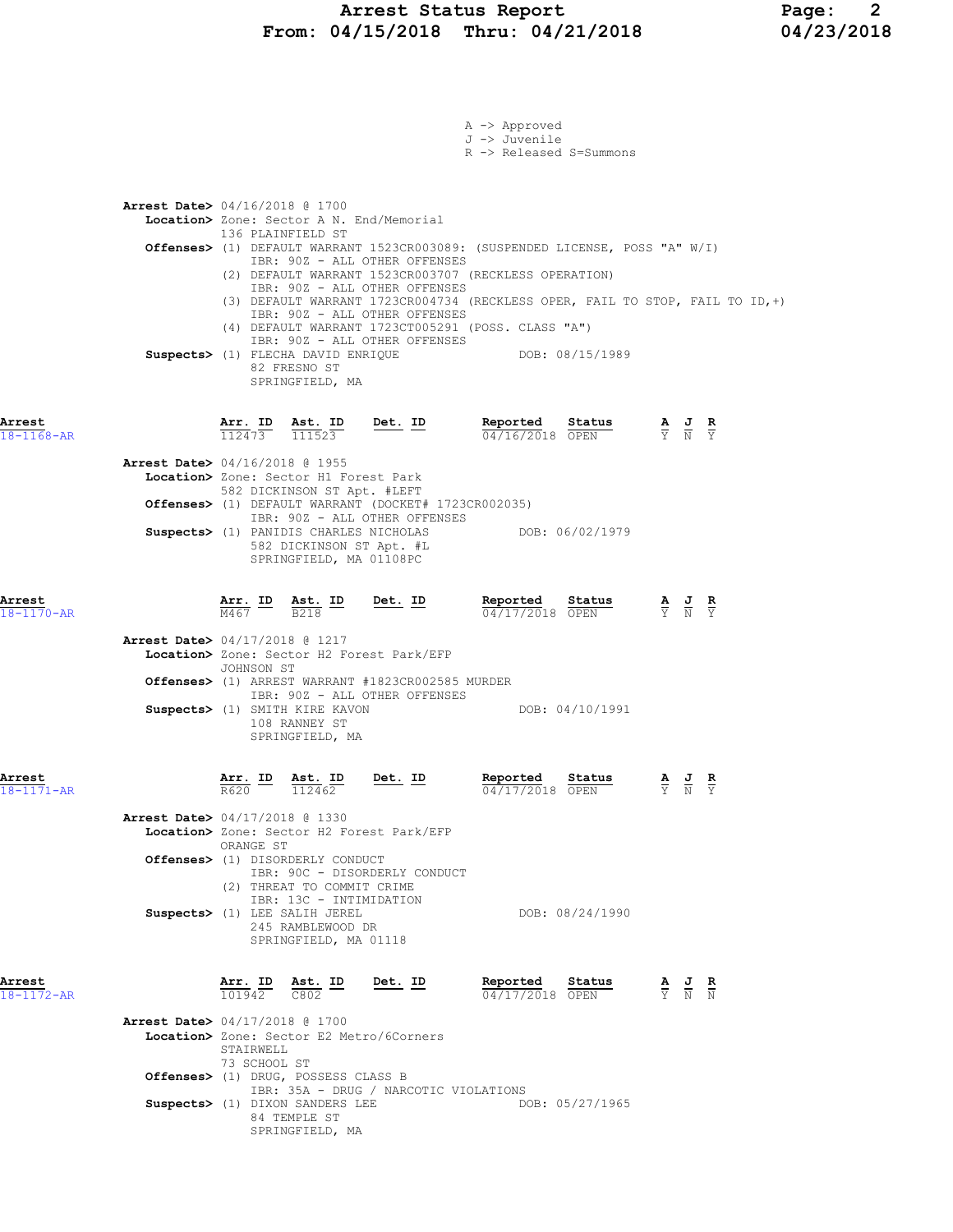# Arrest Status Report 1994/15/2018 Page: 3<br>
19/15/2018 Thru: 04/21/2018 04/23/2018 From: 04/15/2018 Thru: 04/21/2018

|  | A -> Approved         |  |
|--|-----------------------|--|
|  | J -> Juvenile         |  |
|  | <b>B</b> S Billiand A |  |

R -> Released S=Summons

| Arrest<br>$18 - 1173 - AR$               | Arr. ID<br>109819                        | Ast. ID Det. ID                                                                                     |                                                                                                                                                                                                                                                                                                     | Reported<br>Status<br>04/17/2018 OPEN                                |                                                                                                 | $\frac{\mathbf{A}}{\mathbf{Y}}$ $\frac{\mathbf{J}}{\mathbf{N}}$ $\frac{\mathbf{R}}{\mathbf{Y}}$       |  |
|------------------------------------------|------------------------------------------|-----------------------------------------------------------------------------------------------------|-----------------------------------------------------------------------------------------------------------------------------------------------------------------------------------------------------------------------------------------------------------------------------------------------------|----------------------------------------------------------------------|-------------------------------------------------------------------------------------------------|-------------------------------------------------------------------------------------------------------|--|
| Arrest Date> 04/17/2018 @ 1803           |                                          | Location> Zone: Sector H1 Forest Park<br>OUTSIDE IN FRONT OF<br>33 FORT PLEASANT AVE                | Offenses> (1) DEFAULT WARRANT DOCKET: 1623CR006846                                                                                                                                                                                                                                                  |                                                                      |                                                                                                 |                                                                                                       |  |
|                                          | Suspects> (1) RIOS KRYSTAL<br>HOMELESS   | UNKNOWN, MA                                                                                         | IBR: 90Z - ALL OTHER OFFENSES                                                                                                                                                                                                                                                                       | DOB: 06/15/1987                                                      |                                                                                                 |                                                                                                       |  |
| Arrest<br>$18 - 1177 - AR$               |                                          | $\frac{\text{Arr.}}{\text{L}287}$ $\frac{\text{ID}}{\text{F}325}$ $\frac{\text{Est.}}{\text{F}325}$ | Det. ID                                                                                                                                                                                                                                                                                             | Reported<br>Status<br>04/18/2018 OPEN                                | $\frac{\mathbf{A}}{\mathrm{Y}}$ $\frac{\mathbf{J}}{\mathrm{N}}$ $\frac{\mathbf{R}}{\mathrm{N}}$ |                                                                                                       |  |
| <b>Arrest Date&gt;</b> 04/18/2018 @ 1415 | MARSHALLS<br>1400 BOSTON RD              |                                                                                                     | Location> Zone: Sector G2 P.P./Boston Rd.                                                                                                                                                                                                                                                           |                                                                      |                                                                                                 |                                                                                                       |  |
|                                          | Suspects> (1) PASINI AMY                 | Offenses> (1) LARCENY UNDER \$250<br>IBR: 23C - SHOPLIFTING<br>239 PARKER ST<br>SPRINGFIELD, MA     |                                                                                                                                                                                                                                                                                                     | DOB: 06/21/1960                                                      |                                                                                                 |                                                                                                       |  |
| Arrest<br>$18 - 1179 - AR$               |                                          | $\frac{\texttt{Arr. ID}}{100621}$ $\frac{\texttt{ Ast. ID}}{109819}$                                |                                                                                                                                                                                                                                                                                                     | $\frac{\text{Det.}}{\text{M}}$ Reported<br>Status<br>04/18/2018 OPEN | $\frac{\mathbf{A}}{\mathbf{Y}}$ $\frac{\mathbf{J}}{\mathbf{N}}$ $\frac{\mathbf{R}}{\mathbf{Y}}$ |                                                                                                       |  |
| <b>Arrest Date&gt;</b> 04/18/2018 @ 1730 | 65 BELMONT AVE                           | Location> Zone: Sector H1 Forest Park<br>Offenses> (1) DEFAULT WARRANT                              | IBR: 90Z - ALL OTHER OFFENSES                                                                                                                                                                                                                                                                       |                                                                      |                                                                                                 |                                                                                                       |  |
|                                          |                                          | Suspects> (1) RODRIGUEZ MARTIN<br>116 BELMONT AVE Apt. #1ST<br>SPRINGFIELD, MA 01107                |                                                                                                                                                                                                                                                                                                     | DOB: 07/10/1973                                                      |                                                                                                 |                                                                                                       |  |
| Arrest<br>$18 - 1180 - AR$               | $\frac{\texttt{Arr.}}{\texttt{T725}}$ ID | $\frac{\texttt{Ast.}}{111535}$ Det. ID                                                              |                                                                                                                                                                                                                                                                                                     | Reported<br>Status<br>04/18/2018 OPEN                                |                                                                                                 | $\frac{\mathbf{A}}{\overline{Y}}$ $\frac{\mathbf{J}}{\overline{N}}$ $\frac{\mathbf{R}}{\overline{N}}$ |  |
| <b>Arrest Date&gt;</b> 04/18/2018 @ 1836 | 57 JOHNSON ST                            |                                                                                                     | Location> Zone: Sector H2 Forest Park/EFP                                                                                                                                                                                                                                                           |                                                                      |                                                                                                 |                                                                                                       |  |
|                                          |                                          | (2) UNINSURED MOTOR VEHICLE                                                                         | Offenses> (1) UNLICENSED OPERATION OF MV<br>IBR: 99 - TRAFFIC, TOWN BY-LAW OFFENSES<br>IBR: 99 - TRAFFIC, TOWN BY-LAW OFFENSES<br>(3) NUMBER PLATE VIOLATION TO CONCEAL ID<br>IBR: 99 - TRAFFIC, TOWN BY-LAW OFFENSES<br>(4) ARREST WARRANT (DOCKET #1423CR002261)<br>IBR: 90Z - ALL OTHER OFFENSES |                                                                      |                                                                                                 |                                                                                                       |  |
|                                          | Suspects> (1) RIVERA TAMARA              | 70 SORRENTO ST<br>SPRINGFIELD, MA 01104                                                             |                                                                                                                                                                                                                                                                                                     | DOB: 04/29/1974                                                      |                                                                                                 |                                                                                                       |  |
| Arrest<br>18-1181-AR                     | Arr. ID<br>109869                        | Ast. ID<br>T736                                                                                     | Det. ID                                                                                                                                                                                                                                                                                             | Reported<br>Status<br>04/18/2018 OPEN                                |                                                                                                 | $\frac{\mathbf{A}}{\mathbf{Y}}$ $\frac{\mathbf{J}}{\mathbf{N}}$ $\frac{\mathbf{R}}{\mathbf{Y}}$       |  |
| Arrest Date> 04/18/2018 @ 1911           | ARCH ST                                  |                                                                                                     | Location> Zone: Sector A N. End/Memorial                                                                                                                                                                                                                                                            |                                                                      |                                                                                                 |                                                                                                       |  |

Offenses> (1) ARREST WARRANT (DOCKET #1729CR000879 UNLICENSED)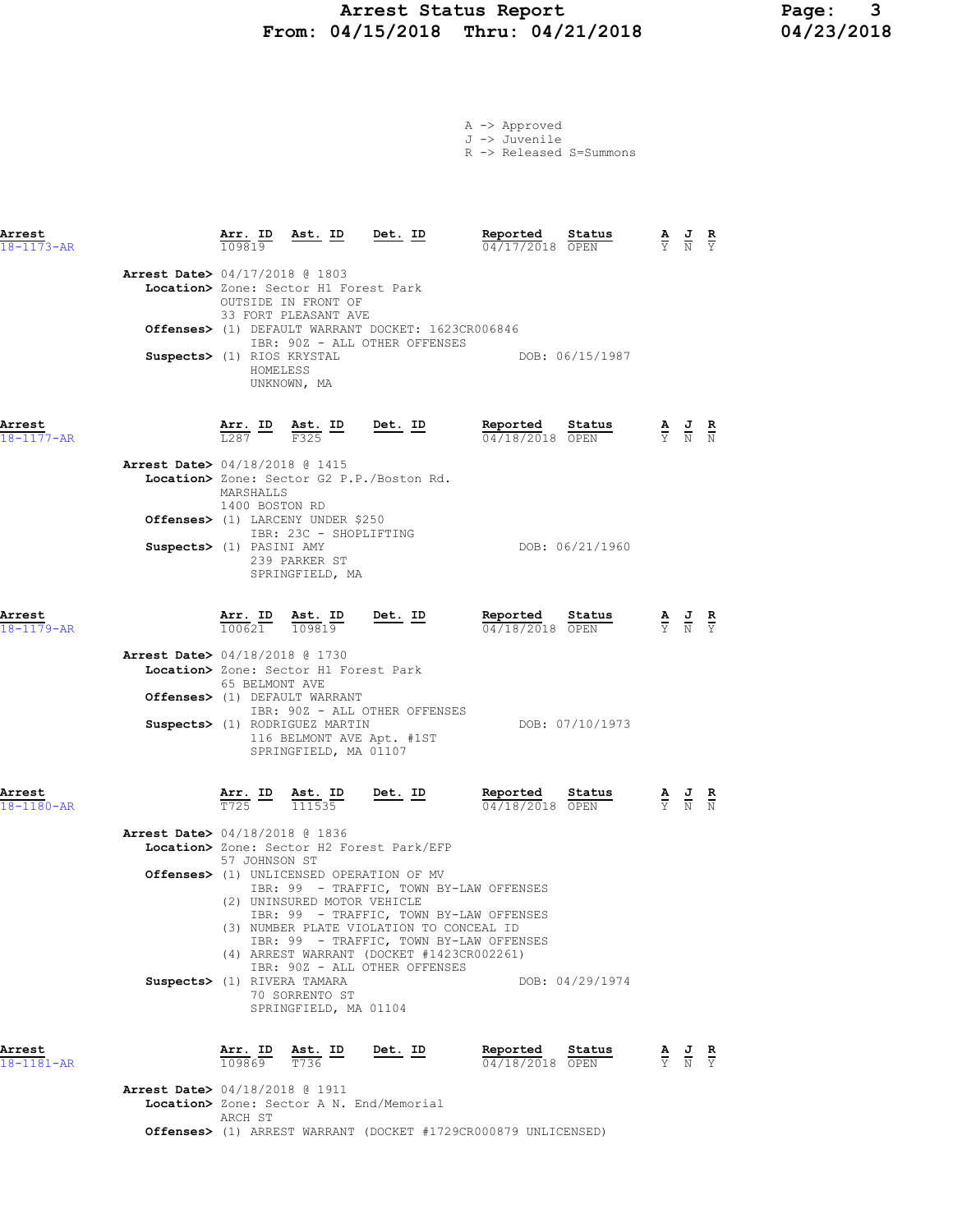### Arrest Status Report Page: 4 From: 04/15/2018 Thru: 04/21/2018 04/23/2018

|                                          |                          |                                |                                                                                                               |                                                                                          | A -> Approved<br>J -> Juvenile<br>R -> Released S=Summons   |                 |                                                                                                 |                                                                                                 |  |
|------------------------------------------|--------------------------|--------------------------------|---------------------------------------------------------------------------------------------------------------|------------------------------------------------------------------------------------------|-------------------------------------------------------------|-----------------|-------------------------------------------------------------------------------------------------|-------------------------------------------------------------------------------------------------|--|
|                                          |                          |                                | 534 CANON CIR<br>SPRINGFIELD, MA 01108                                                                        | IBR: 90Z - ALL OTHER OFFENSES                                                            | Suspects> (1) CRUZ-GUZMAN JOSE JOEL DOB: 08/12/1981         |                 |                                                                                                 |                                                                                                 |  |
| Arrest<br>$18 - 1185 - AR$               |                          |                                |                                                                                                               | $\frac{\texttt{Arr.}}{\text{M467}}$ ID $\frac{\texttt{ Ast.}}{\text{B497}}$ ID Det. ID   | Reported Status<br>04/19/2018 OPEN                          |                 | $\frac{A}{Y}$ $\frac{J}{N}$ $\frac{R}{N}$                                                       |                                                                                                 |  |
| <b>Arrest Date&gt;</b> 04/19/2018 @ 0737 |                          | 237 CARVER ST                  |                                                                                                               | Location> Zone: Sector H3 Forest Park/EFP                                                |                                                             |                 |                                                                                                 |                                                                                                 |  |
|                                          |                          |                                |                                                                                                               | Offenses> (1) ARREST WARRANT #1823CR000316 A&B DISABLED<br>IBR: 90Z - ALL OTHER OFFENSES |                                                             |                 |                                                                                                 |                                                                                                 |  |
|                                          |                          |                                |                                                                                                               | IBR: 90Z - ALL OTHER OFFENSES                                                            | (2) ARREST WARRANT #1823CR000257 A&B INTELLECTUAL DISABILTY |                 |                                                                                                 |                                                                                                 |  |
|                                          |                          |                                | Suspects> (1) DAVILA JASER<br>237 CARVER ST<br>SPRINGFIELD, MA                                                |                                                                                          | DOB: 10/23/1974                                             |                 |                                                                                                 |                                                                                                 |  |
| Arrest<br>$18 - 1190 - AR$               |                          |                                |                                                                                                               | $\frac{\texttt{Arr. ID}}{112457}$ Ast. ID Det. ID                                        | <u>Reported</u><br>04/19/2018 OPEN                          | Status          |                                                                                                 | $\frac{\mathbf{A}}{\mathbf{Y}}$ $\frac{\mathbf{J}}{\mathbf{N}}$ $\frac{\mathbf{R}}{\mathbf{N}}$ |  |
| <b>Arrest Date&gt;</b> 04/19/2018 @ 0913 | <b>CVS</b>               |                                | Location> Zone: Sector F1 McKnight/Bay                                                                        |                                                                                          |                                                             |                 |                                                                                                 |                                                                                                 |  |
|                                          |                          | 600 STATE ST                   | Offenses> (1) LARCENY OVER \$250<br>IBR: 23C - SHOPLIFTING                                                    |                                                                                          |                                                             |                 |                                                                                                 |                                                                                                 |  |
|                                          |                          |                                | Suspects> (1) NAYLOR HARVEY LEE JR<br>56 JAMES ST<br>SPRINGFIELD, MA                                          |                                                                                          |                                                             | DOB: 11/08/1966 |                                                                                                 |                                                                                                 |  |
| Arrest<br>$18 - 1193 - AR$               |                          | $\frac{\texttt{Arr.}}{101938}$ | $\frac{\text{Ast.}}{103493}$                                                                                  | $Det. ID$                                                                                | Reported<br>04/19/2018 OPEN                                 | <u>Status</u>   | $\frac{\mathbf{A}}{\mathbf{Y}}$ $\frac{\mathbf{J}}{\mathbf{N}}$ $\frac{\mathbf{R}}{\mathbf{N}}$ |                                                                                                 |  |
| Arrest Date> 04/19/2018 @ 0948           |                          | DWIGHT ST                      |                                                                                                               | Location> Zone: Sector A N. End/Memorial                                                 |                                                             |                 |                                                                                                 |                                                                                                 |  |
|                                          |                          |                                |                                                                                                               | IBR: 90Z - ALL OTHER OFFENSES<br>(2) DEFAULT WARRANT#1723CR005605                        | Offenses> (1) DEFAULT WARRANT#1398CR002408 A&B DANGEROUS    |                 |                                                                                                 |                                                                                                 |  |
|                                          | Suspects> (1) COLON BILL |                                | 146 TREMONT ST Apt. #L<br>SPRINGFIELD, MA                                                                     | IBR: 90Z - ALL OTHER OFFENSES                                                            |                                                             | DOB: 04/19/1995 |                                                                                                 |                                                                                                 |  |
| Arrest<br>18-1194-AR                     |                          |                                | $\frac{\texttt{Arr.}}{\texttt{S219}}$ $\frac{\texttt{hs}}{\texttt{Also}}$ $\frac{\texttt{mb}}{\texttt{A183}}$ | <u>Det. ID</u>                                                                           | Reported<br>$04/19/2018$ OPEN                               | Status          |                                                                                                 | $\frac{\mathbf{A}}{\mathbf{Y}}$ $\frac{\mathbf{J}}{\mathbf{N}}$ $\frac{\mathbf{R}}{\mathbf{N}}$ |  |
| Arrest Date> 04/19/2018 @ 1214           |                          |                                | 561 SUMNER AVE                                                                                                | Location> Zone: Sector H3 Forest Park/EFP                                                |                                                             |                 |                                                                                                 |                                                                                                 |  |
|                                          |                          |                                | Offenses> (1) ARREST WARRANT                                                                                  | IBR: 90Z - ALL OTHER OFFENSES                                                            |                                                             |                 |                                                                                                 |                                                                                                 |  |
|                                          |                          |                                | 38 LAKE SHORE DR<br>MONSON, MA                                                                                | Suspects> (1) MCCANNON SHANE TIMOTHY                                                     |                                                             | DOB: 10/23/1978 |                                                                                                 |                                                                                                 |  |
| Arrest<br>$18 - 1195 - AR$               |                          | Arr. ID<br>109488              | <u>Ast. ID</u>                                                                                                | <u>Det.</u> ID                                                                           | Reported<br>04/19/2018 OPEN                                 | Status          |                                                                                                 | $\frac{\mathbf{A}}{\mathbf{Y}}$ $\frac{\mathbf{J}}{\mathbf{N}}$ $\frac{\mathbf{R}}{\mathbf{Y}}$ |  |
| <b>Arrest Date&gt;</b> 04/19/2018 @ 1430 |                          |                                |                                                                                                               | Location> Zone: Sector E2 Metro/6Corners                                                 |                                                             |                 |                                                                                                 |                                                                                                 |  |

IN THE BASEMENT OF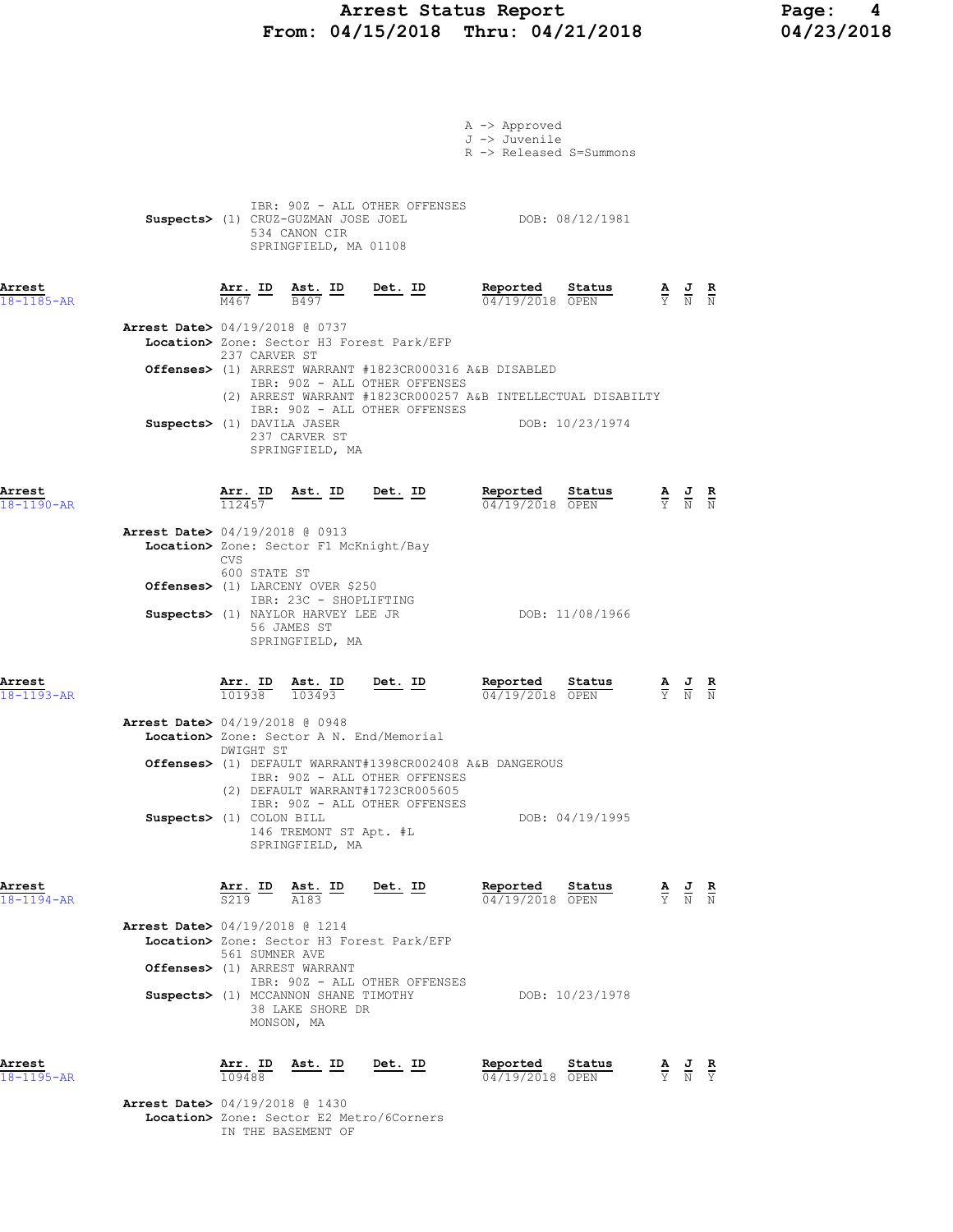## Arrest Status Report Page: 5 From: 04/15/2018 Thru: 04/21/2018 04/23/2018

|                            |                                                                                                                                                                                                                                                                                                                                                                                                                         | A -> Approved<br>J -> Juvenile<br>R -> Released S=Summons                                                                                |                                                                                                       |  |
|----------------------------|-------------------------------------------------------------------------------------------------------------------------------------------------------------------------------------------------------------------------------------------------------------------------------------------------------------------------------------------------------------------------------------------------------------------------|------------------------------------------------------------------------------------------------------------------------------------------|-------------------------------------------------------------------------------------------------------|--|
|                            | 97 SPRING ST<br>Offenses> (1) DEFAULT WARRANT<br>IBR: 90Z - ALL OTHER OFFENSES<br>Suspects> (1) RIVERA CHRISTOPHER<br>13 WHITNEY AVE<br>HOLYOKE, MA 01040                                                                                                                                                                                                                                                               | DOB: 12/27/1992                                                                                                                          |                                                                                                       |  |
| Arrest<br>18-1196-AR       | $\frac{\text{Arr. ID}}{\text{Ext. ID}}$ Ast. ID Det. ID<br>109488                                                                                                                                                                                                                                                                                                                                                       | Reported Status<br>04/19/2018 OPEN                                                                                                       | $\frac{\mathbf{A}}{\overline{Y}}$ $\frac{\mathbf{J}}{\overline{N}}$ $\frac{\mathbf{R}}{\overline{Y}}$ |  |
|                            | <b>Arrest Date&gt;</b> 04/19/2018 @ 1430<br>Location> Zone: Sector E2 Metro/6Corners<br>IN THE BASEMENT OF<br>97 SPRING ST                                                                                                                                                                                                                                                                                              |                                                                                                                                          |                                                                                                       |  |
|                            | Offenses> (1) DEFAULT WARRANT<br>IBR: 90Z - ALL OTHER OFFENSES<br>(2) DEFAULT WARRANT<br>IBR: 90Z - ALL OTHER OFFENSES<br>(3) DEFAULT WARRANT                                                                                                                                                                                                                                                                           |                                                                                                                                          |                                                                                                       |  |
|                            | IBR: 90Z - ALL OTHER OFFENSES<br>Suspects> (1) BRODIE COURTNEY<br>755 WORTHINGTON ST<br>SPRINGFIELD, MA 01109                                                                                                                                                                                                                                                                                                           | DOB: 05/27/1988                                                                                                                          |                                                                                                       |  |
| Arrest<br>$18 - 1197 - AR$ | $\frac{\texttt{Arr. ID}}{111442}$ $\frac{\texttt{ Ast. ID}}{109937}$ Det. ID                                                                                                                                                                                                                                                                                                                                            | Reported Status<br>04/19/2018 OPEN                                                                                                       | $\frac{\mathbf{A}}{\overline{Y}}$ $\frac{\mathbf{J}}{\overline{N}}$ $\frac{\mathbf{R}}{\overline{Y}}$ |  |
|                            | <b>Arrest Date&gt;</b> 04/19/2018 @ 1830                                                                                                                                                                                                                                                                                                                                                                                |                                                                                                                                          |                                                                                                       |  |
|                            | Location> Zone: Sector F1 McKnight/Bay<br>80 FLORIDA ST                                                                                                                                                                                                                                                                                                                                                                 |                                                                                                                                          |                                                                                                       |  |
|                            | <b>Offenses&gt;</b> (1) DEFAULT WARRANT (PALMER, DOCKET# 1643CR002410)<br>IBR: 90Z - ALL OTHER OFFENSES                                                                                                                                                                                                                                                                                                                 |                                                                                                                                          |                                                                                                       |  |
|                            | (2) DEFAULT WARRANT (CHICOPEE, DOCKET#1620CR000590)<br>IBR: 90Z - ALL OTHER OFFENSES<br>(3) DEFAULT WARRANT (SPRINGFIELD, DOCKET 1623CR006385)<br>IBR: 90Z - ALL OTHER OFFENSES<br>(4) ARREST WARRANT (PALMER, DOCKET#1743CR000628)<br>IBR: 90Z - ALL OTHER OFFENSES<br>(5) LICENSE SUSPENDED, OP MV WITH<br>IBR: 99 - TRAFFIC, TOWN BY-LAW OFFENSES<br>Suspects> (1) MARSHALL RECARDO C<br>28 ADAMS ST<br>CHICOPEE, MA | DOB: 09/28/1981                                                                                                                          |                                                                                                       |  |
| Arrest<br>18-1201-AR       | $\frac{\texttt{Arr.}}{\text{M467}}$ ID $\frac{\texttt{ Ast.}}{\text{B218}}$ ID Det. ID                                                                                                                                                                                                                                                                                                                                  | Reported<br>Status<br>$\frac{\mathbf{A}}{\mathbf{Y}}$ $\frac{\mathbf{J}}{\mathbf{N}}$ $\frac{\mathbf{R}}{\mathbf{Y}}$<br>04/20/2018 OPEN |                                                                                                       |  |
|                            | <b>Arrest Date&gt;</b> 04/20/2018 @ 0852<br>Location> Zone: Sector G1 P.P./Boston Rd.<br>90 NEWFIELD RD                                                                                                                                                                                                                                                                                                                 |                                                                                                                                          |                                                                                                       |  |
|                            | Offenses> (1) ARREST WARRANT #1823CR002624 A&B<br>IBR: 90Z - ALL OTHER OFFENSES                                                                                                                                                                                                                                                                                                                                         |                                                                                                                                          |                                                                                                       |  |
|                            | Suspects> (1) VEILLETTE THOMAS ANTHONY DOB: 01/18/1983<br>210 OAK GROVE AVE<br>SPRINGFIELD, MA 01108                                                                                                                                                                                                                                                                                                                    |                                                                                                                                          |                                                                                                       |  |
| Arrest<br>18-1203-AR       | <u>Ast. ID Det. ID</u><br>$\frac{\texttt{Arr.}}{7648}$ ID                                                                                                                                                                                                                                                                                                                                                               | Reported<br>Status<br>04/20/2018 OPEN                                                                                                    | $\frac{\mathbf{A}}{\mathbf{Y}}$ $\frac{\mathbf{J}}{\mathbf{N}}$ $\frac{\mathbf{R}}{\mathbf{Y}}$       |  |
|                            | <b>Arrest Date&gt;</b> 04/20/2018 @ 0958<br>Location> Zone: Sector E1 Metro/South End<br>MAIN ST<br>Offenses> (1) VIOL. OF CITY ORD. - Open Container                                                                                                                                                                                                                                                                   |                                                                                                                                          |                                                                                                       |  |
|                            | IBR: 90Z - ALL OTHER OFFENSES                                                                                                                                                                                                                                                                                                                                                                                           |                                                                                                                                          |                                                                                                       |  |
|                            | Suspects> (1) VICENTE HILDA LEE                                                                                                                                                                                                                                                                                                                                                                                         | DOB: 02/12/1964                                                                                                                          |                                                                                                       |  |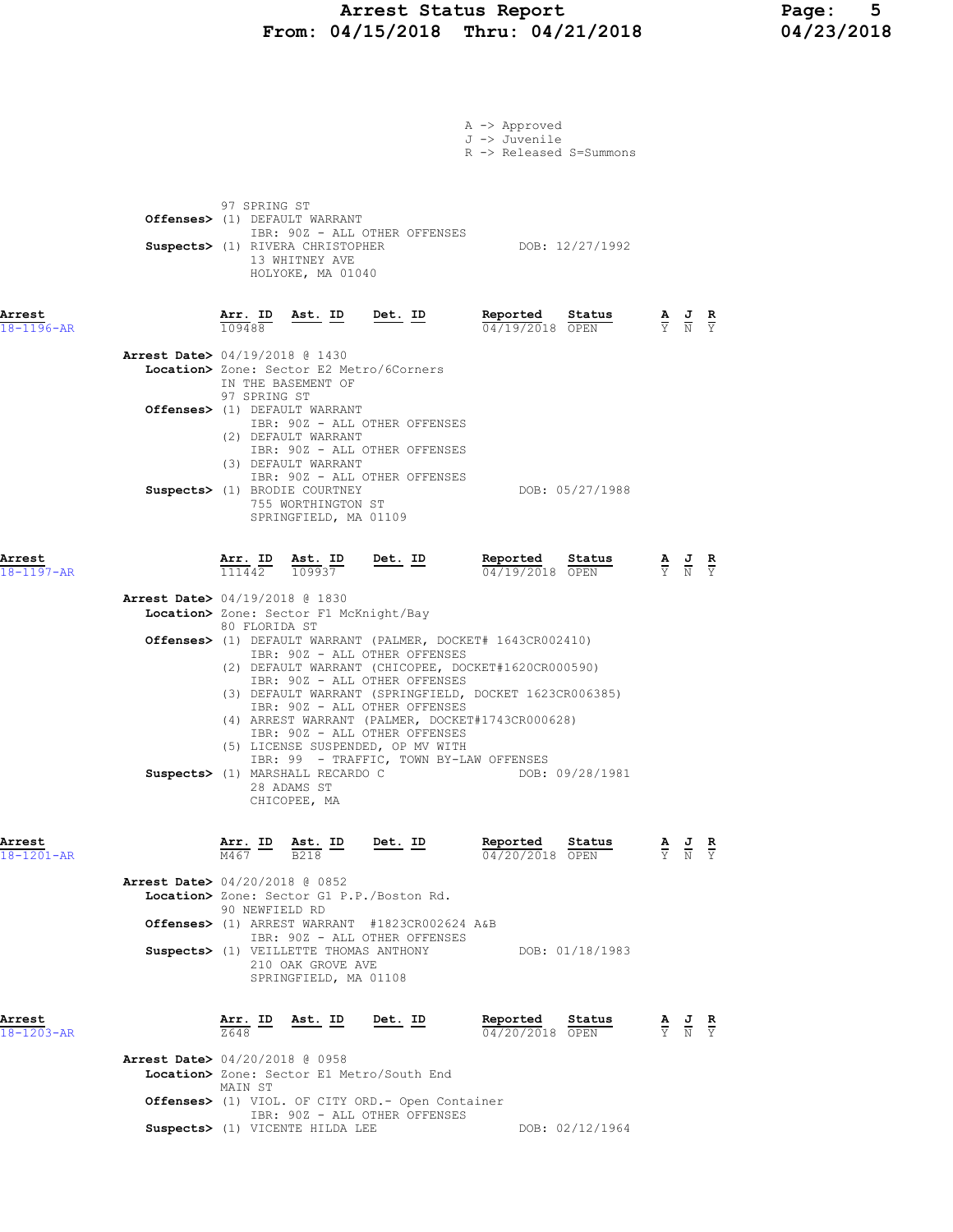# Arrest Status Report Page: 6 From: 04/15/2018 Thru: 04/21/2018 04/23/2018

|                                          |                  |                                                                                      |                                                                                        | A -> Approved                            |                                                                                         |                                                                                                 |  |
|------------------------------------------|------------------|--------------------------------------------------------------------------------------|----------------------------------------------------------------------------------------|------------------------------------------|-----------------------------------------------------------------------------------------|-------------------------------------------------------------------------------------------------|--|
|                                          |                  |                                                                                      |                                                                                        | J -> Juvenile<br>R -> Released S=Summons |                                                                                         |                                                                                                 |  |
|                                          |                  |                                                                                      |                                                                                        |                                          |                                                                                         |                                                                                                 |  |
|                                          |                  |                                                                                      |                                                                                        |                                          |                                                                                         |                                                                                                 |  |
|                                          |                  | 115 DWIGHT ST Apt. #706<br>SPRINGFIELD, MA                                           |                                                                                        |                                          |                                                                                         |                                                                                                 |  |
|                                          |                  |                                                                                      |                                                                                        |                                          |                                                                                         |                                                                                                 |  |
| Arrest                                   |                  |                                                                                      |                                                                                        | Reported                                 |                                                                                         |                                                                                                 |  |
| $18 - 1204 - AR$                         |                  |                                                                                      | $\frac{\texttt{Arr.}}{\text{M467}}$ ID $\frac{\texttt{ Ast.}}{\text{B218}}$ ID Det. ID |                                          | <b>Reported Status</b> $\frac{A}{V}$ <b>J R</b><br>$\frac{A}{V}$ $\frac{J}{N}$ <b>R</b> |                                                                                                 |  |
| <b>Arrest Date&gt;</b> 04/20/2018 @ 1228 |                  |                                                                                      |                                                                                        |                                          |                                                                                         |                                                                                                 |  |
|                                          | 37 ROCKLAND ST   |                                                                                      | Location> Zone: Sector H2 Forest Park/EFP                                              |                                          |                                                                                         |                                                                                                 |  |
|                                          |                  |                                                                                      | Offenses> (1) ARREST WARRANT #1723CR001883 OPERATING SUSPENDED LICENSE                 |                                          |                                                                                         |                                                                                                 |  |
|                                          |                  |                                                                                      | IBR: 90Z - ALL OTHER OFFENSES<br>(2) DEFAULT WARRANT #1620CR001609 CHICOPEE            |                                          |                                                                                         |                                                                                                 |  |
|                                          |                  |                                                                                      | IBR: 90Z - ALL OTHER OFFENSES<br>(3) DEFAULT WARRANT#1717CR000539 POSS CL B            |                                          |                                                                                         |                                                                                                 |  |
|                                          |                  |                                                                                      | IBR: 90Z - ALL OTHER OFFENSES                                                          |                                          |                                                                                         |                                                                                                 |  |
|                                          |                  |                                                                                      | (4) DEFAULT WARRANT #1717CR000392 OPER SUSPENDED LIC<br>IBR: 90Z - ALL OTHER OFFENSES  |                                          |                                                                                         |                                                                                                 |  |
|                                          |                  | Suspects> (1) DOUGLAS DERRICK                                                        |                                                                                        |                                          | DOB: 05/13/1981                                                                         |                                                                                                 |  |
|                                          |                  | 37 ROCKLAND ST<br>SPRINGFIELD, MA 01108                                              |                                                                                        |                                          |                                                                                         |                                                                                                 |  |
|                                          |                  |                                                                                      |                                                                                        |                                          |                                                                                         |                                                                                                 |  |
| Arrest                                   |                  | $\frac{\texttt{Arr.}}{\texttt{B684}}$ ID $\frac{\texttt{ Ast.}}{106655}$ Det. ID     |                                                                                        | Reported                                 | Status                                                                                  | $\frac{\mathbf{A}}{\mathbf{Y}}$ $\frac{\mathbf{J}}{\mathbf{N}}$ $\frac{\mathbf{R}}{\mathbf{N}}$ |  |
| $18 - 1205 - AR$                         |                  |                                                                                      |                                                                                        | $04/20/2018$ OPEN                        |                                                                                         |                                                                                                 |  |
| <b>Arrest Date&gt;</b> 04/20/2018 @ 1545 |                  |                                                                                      |                                                                                        |                                          |                                                                                         |                                                                                                 |  |
|                                          | 711              |                                                                                      | Location> Zone: Sector I3 16Acr/Outer Bel                                              |                                          |                                                                                         |                                                                                                 |  |
|                                          | 1390 ALLEN ST    |                                                                                      | <b>Offenses&gt;</b> (1) ASSAULT W/DANGEROUS WEAPON                                     |                                          |                                                                                         |                                                                                                 |  |
|                                          |                  |                                                                                      | IBR: 13A - AGGRAVATED ASSAULT                                                          |                                          |                                                                                         |                                                                                                 |  |
| Suspects> (1) CHABOT GLEN J              |                  | 23 FAIRVIEW ST                                                                       |                                                                                        |                                          | DOB: 02/19/1970                                                                         |                                                                                                 |  |
|                                          |                  | WILBRAHAM, MA 01095                                                                  |                                                                                        |                                          |                                                                                         |                                                                                                 |  |
|                                          |                  |                                                                                      |                                                                                        |                                          |                                                                                         |                                                                                                 |  |
| Arrest<br>$18 - 1208 - AR$               |                  | $\frac{\text{Arr.}}{111391}$ $\frac{\text{Ast.}}{5650}$ $\frac{\text{ID}}{\text{D}}$ | <u>Det.</u> ID                                                                         | Reported<br>04/20/2018 OPEN              | <u>Status</u>                                                                           | $\frac{\mathbf{A}}{\mathbf{Y}}$ $\frac{\mathbf{J}}{\mathbf{N}}$ $\frac{\mathbf{R}}{\mathbf{Y}}$ |  |
|                                          |                  |                                                                                      |                                                                                        |                                          |                                                                                         |                                                                                                 |  |
| <b>Arrest Date&gt;</b> 04/20/2018 @ 2235 |                  |                                                                                      | Location> Zone: Sector H3 Forest Park/EFP                                              |                                          |                                                                                         |                                                                                                 |  |
| Offenses> (1) ASSAULT                    |                  | 41-43 WHITTIER ST                                                                    |                                                                                        |                                          |                                                                                         |                                                                                                 |  |
|                                          |                  | IBR: 13B - SIMPLE ASSAULT                                                            |                                                                                        |                                          |                                                                                         |                                                                                                 |  |
|                                          |                  | (2) THREAT TO COMMIT CRIME<br>IBR: 13C - INTIMIDATION                                |                                                                                        |                                          |                                                                                         |                                                                                                 |  |
|                                          |                  | (3) DISORDERLY CONDUCT                                                               |                                                                                        |                                          |                                                                                         |                                                                                                 |  |
|                                          |                  | Suspects> (1) MARQUEZ-MARCANO JOSE                                                   | IBR: 90C - DISORDERLY CONDUCT                                                          |                                          | DOB: 11/11/1996                                                                         |                                                                                                 |  |
|                                          |                  | 43 WHITTIER ST Apt. #2FL<br>SPRINGFIELD, MA                                          |                                                                                        |                                          |                                                                                         |                                                                                                 |  |
|                                          |                  |                                                                                      |                                                                                        |                                          |                                                                                         |                                                                                                 |  |
| Arrest                                   |                  | Arr. ID Ast. ID                                                                      | Det. ID                                                                                | Reported                                 | Status                                                                                  |                                                                                                 |  |
| $18 - 1211 - AR$                         | $106661$ T736    |                                                                                      |                                                                                        | 04/21/2018 OPEN                          |                                                                                         | $\frac{\mathbf{A}}{\mathbf{Y}}$ $\frac{\mathbf{J}}{\mathbf{N}}$ $\frac{\mathbf{R}}{\mathbf{N}}$ |  |
| <b>Arrest Date&gt;</b> 04/21/2018 @ 1755 |                  |                                                                                      |                                                                                        |                                          |                                                                                         |                                                                                                 |  |
|                                          | 16 CUMBERLAND ST |                                                                                      | Location> Zone: Sector A N. End/Memorial                                               |                                          |                                                                                         |                                                                                                 |  |
|                                          |                  | Offenses> (1) DRUG, POSSESS CLASS B                                                  |                                                                                        |                                          |                                                                                         |                                                                                                 |  |
| Suspects> (1) RIVERA EMILIO              |                  |                                                                                      | IBR: 35A - DRUG / NARCOTIC VIOLATIONS                                                  |                                          | DOB: 04/01/1973                                                                         |                                                                                                 |  |
|                                          |                  |                                                                                      | 283 BELMONT AVE Apt. #2L                                                               |                                          |                                                                                         |                                                                                                 |  |
|                                          |                  |                                                                                      | SPRINGFIELD, MA 01107-1315                                                             |                                          |                                                                                         |                                                                                                 |  |
| Arrest                                   |                  |                                                                                      |                                                                                        | Reported                                 | Status                                                                                  |                                                                                                 |  |
| $18 - 1212 - AR$                         | 102821           | <u>Arr. ID Ast. ID</u><br>111495                                                     | <u>Det. ID</u>                                                                         | 04/21/2018 OPEN                          |                                                                                         | $\frac{\mathbf{A}}{\mathbf{Y}}$ $\frac{\mathbf{J}}{\mathbf{N}}$ $\frac{\mathbf{R}}{\mathbf{N}}$ |  |